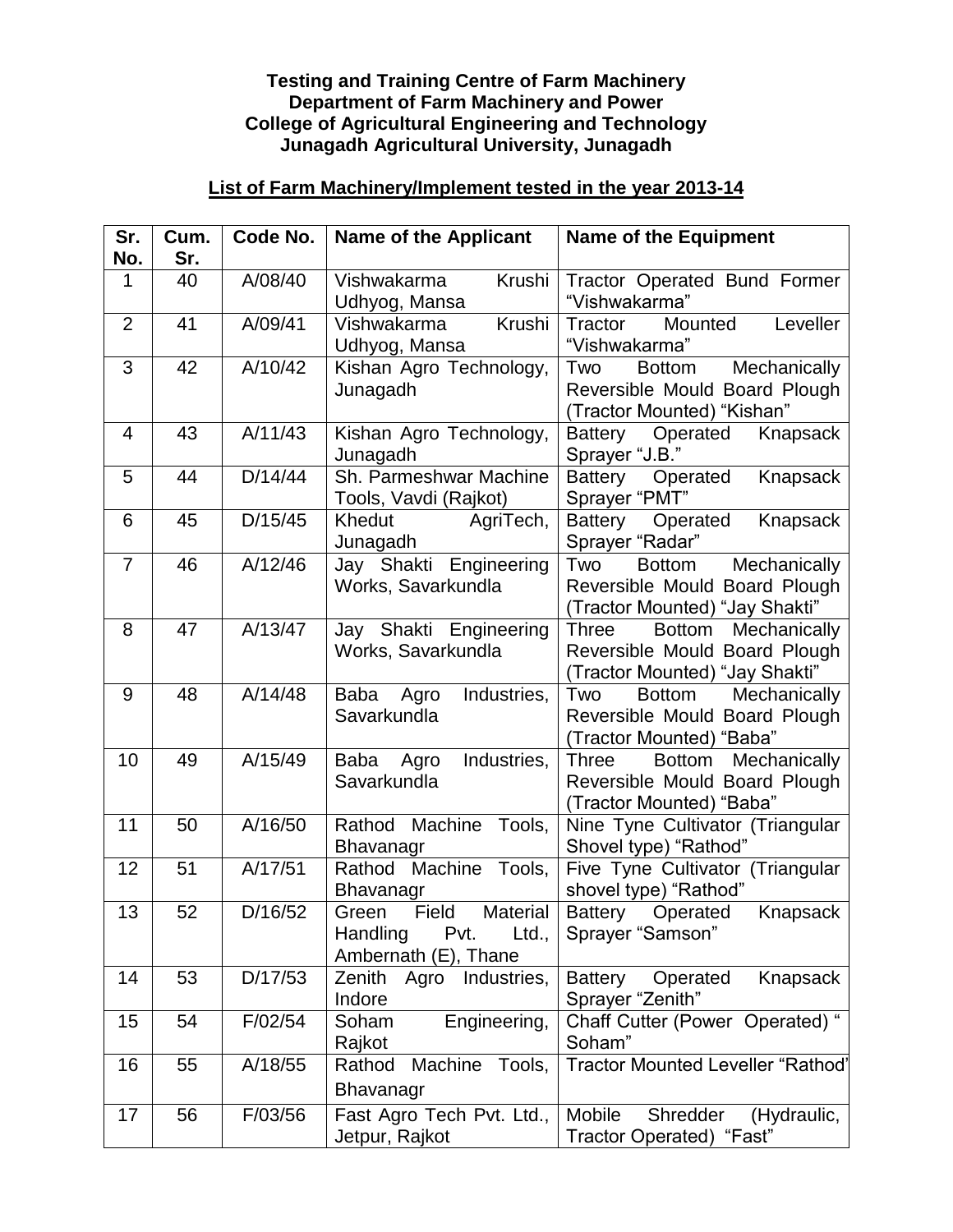| 18 | 57 | D/18/57 | American Spring &<br>Pressing Works Pvt. Ltd.,<br>Malad (West), Mumbai | Battery Operated Knapsack<br>Sprayer "DURO-TeKk ASPEE"                                          |
|----|----|---------|------------------------------------------------------------------------|-------------------------------------------------------------------------------------------------|
| 19 | 58 | A/19/58 | Agriculture,<br>Krishna<br>Savarkundla, Amreli                         | Five Tyne Cultivator (Triangular<br>shovel type) "Krishna"                                      |
| 20 | 59 | A/20/59 | Krishna<br>Agriculture,<br>Savarkundla                                 | Nine Tyne Cultivator (Tractor<br>Mounted) "Krishna"                                             |
| 21 | 60 | B/13/60 | Khedut Agro Engineering<br>Pvt.<br>Ltd.,<br>Veraval<br>(Shapar)        | Seed cum Fertilizer Drill (5-Tyne,<br>Power Tiller drawn) "Khedut"                              |
| 22 | 61 | G/02/61 | Ganesh Agrotech<br>Sai<br>Pvt. Ltd., Nashik                            | Winnowing Fan<br>(Power<br>Operated) "Fortune"                                                  |
| 23 | 62 | A/21/62 | Akshar Agro Engineering,<br>Rajkot                                     | Nine Tyne Cultivator (Tractor<br>Mounted) "Akshar-Hi Tech"                                      |
| 24 | 63 | B/14/63 | Kailash Agro Industries,<br>Chalala (Amreli)                           | Cotton Planter Attachment (2-<br>Row, Animal Drawn) "Kailash"                                   |
| 25 | 64 | D/19/64 | Agri Input,<br>Gajanan<br>Junagadh                                     | Battery Operated Knapsack<br>Sprayer "Rocket"                                                   |
| 26 | 65 | A/22/65 | Krishna Agriculture,<br>Savarkundla                                    | Two<br>Bottom Mechanically<br>Reversible Mould Board Plough<br>(Mini Tractor Mounted) "Krishna" |
| 27 | 66 | B/15/66 | Bhoomi Engineering,<br>Bavla, Ahmedabad                                | Seed Drill (9-Tyne) "Bhoomi"                                                                    |
| 28 | 67 | B/16/67 | Super Tech Agro Pro.<br>Industries,<br>Nikava(Kalavad)                 | Seed cum Fertilizer Drill (19-<br>Tyne) "Super Tech"                                            |
| 29 | 68 | F/04/68 | Bhagwati Krushi Udhyog,<br>Ahmedabad                                   | Chaff<br>$(2-HP)$<br>Cutter<br>Power<br>Operated) "Gokul- Bhagwati"                             |
| 30 | 69 | F/05/69 | Bhagwati Krushi Udhyog,<br>Ahmedabad                                   | Chaff<br>Cutter<br>Power<br>(3-HP<br>Operated) "Gokul- Bhagwati"                                |
| 31 | 70 | B/17/70 | Super Power Industries,<br>Nikava, (Kalavad)                           | Seed cum Fertilizer Drill (9-Tyne,<br>Drawn) "Super<br>Mini<br>Tractor<br>Power"                |
| 32 | 71 | G/03/71 | Bhagwati Krushi Udhyog,<br>Ahmedabad                                   | Winnowing<br>Fan<br>(Power<br>Operated) "Gokul-Bhagwati"                                        |
| 33 | 72 | A/23/72 | A. C. Agro Technology,<br>Halvad, Surendranagar                        | Tractor<br>Operated<br>Rotavator<br>(2.05 M) "Ashwashakti"                                      |
| 34 | 73 | B/18/73 | Khedut Agro Engineering<br>Ltd.,<br>Pvt.<br>Veraval<br>(Shapar)        | Seed cum Fertilizer Drill (9-Tyne)<br>"Khedut"                                                  |
| 35 | 74 | D/20/74 | Bilimora,<br>Agro,<br>Aark<br>Navsari                                  | Knapsack<br><b>Battery</b><br>Operated<br>Sprayer "Ganesh"                                      |
| 36 | 75 | B/19/75 | Keshavlal<br>Amrutlal<br>Panchal, Deesa                                | Seed cum Fertilizer Drill (8-Tyne)<br>"A K Panchal"                                             |
| 37 | 76 | B/20/76 | Agriculture,<br>Jay Ambe<br>Deesa                                      | Seed cum Fertilizer Drill (7-Tyne)<br>"Jay Ambe"                                                |
| 38 | 77 | A/24/77 | Agriculture,<br>Krishna<br>Savarkundla                                 | Mounted<br>Leveller<br>Tractor<br>"Krishna"                                                     |
| 39 | 78 | B/21/78 | Shri Savitri<br>Agriculture<br>Works, Deesa                            | Automatic Potato Planter<br>$(2 -$<br>Row) "Savitri"                                            |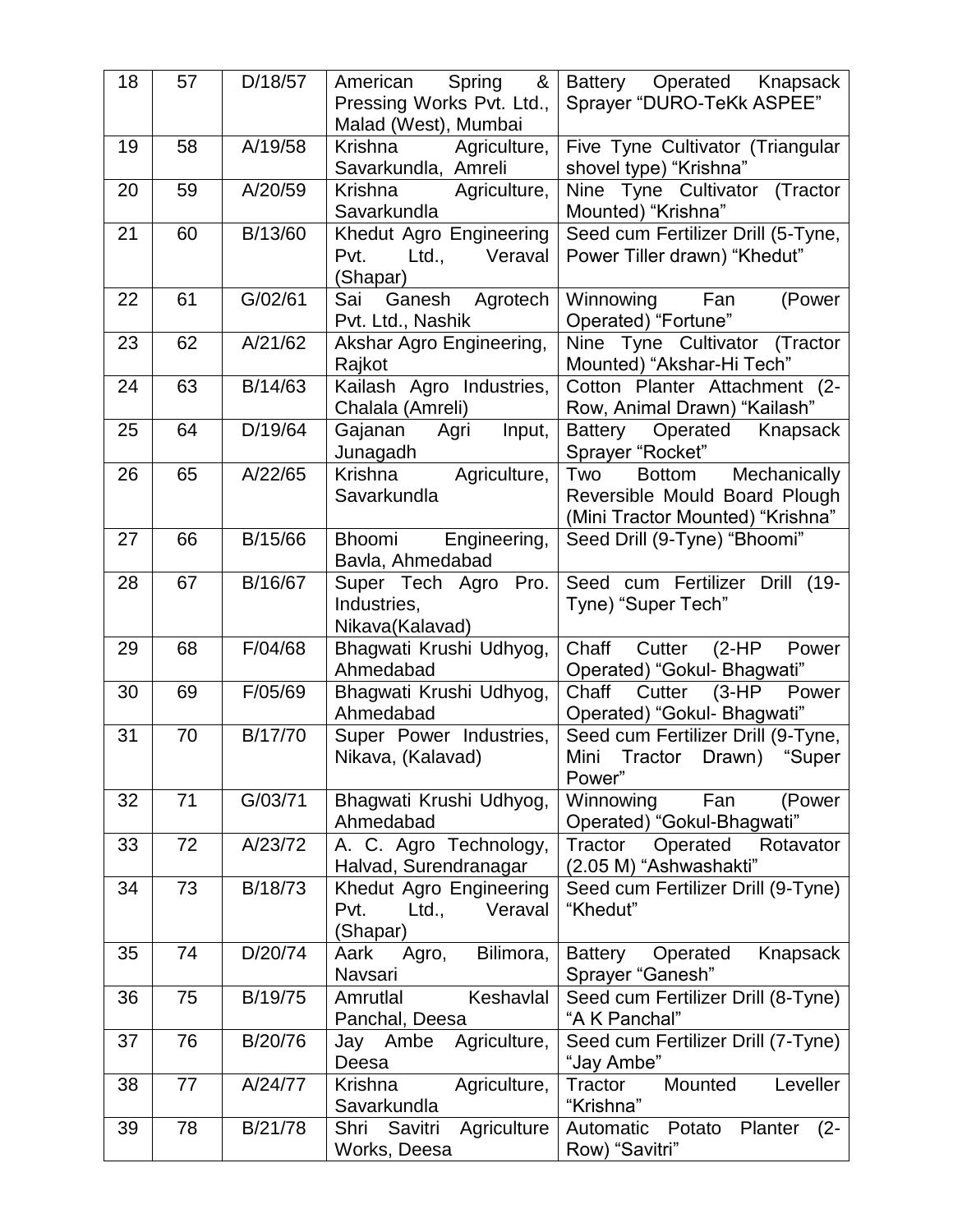| 40 | 79 | D/21/79 | Industries,<br>Joel Agro<br>Amritsar       | Battery Operated Knapsack<br>Sprayer "Joel"                         |
|----|----|---------|--------------------------------------------|---------------------------------------------------------------------|
| 41 | 80 | A/25/80 | Industries,<br>Sitaram                     | <b>Tractor Operated Rotary</b><br><b>Disc</b>                       |
|    |    |         | Sayan, (Olpad)                             | Harrow (5-Disc) "Sitaram"                                           |
| 42 | 81 | A/26/81 | Industries,<br>Sitaram                     | <b>Disc</b><br>Tractor Operated Rotary                              |
|    |    |         | Sayan, (Olpad)                             | Harrow (7-Disc) "Sitaram"                                           |
| 43 | 82 | A/27/82 | Industries,<br>Sitaram<br>Sayan, (Olpad)   | Tractor Operated Rotary<br><b>Disc</b><br>Harrow (9-Disc) "Sitaram" |
| 44 | 83 | B/22/83 | Bhoomi Agro Industries,<br>Matoda (Rajkot) | Seed cum Fertilizer Drill (9-Tyne)<br>"Bhoomi"                      |
| 45 | 84 | B/23/84 | Bhoomi Agro Industries,<br>Matoda (Rajkot) | Seed cum Fertilizer Drill (9-Tyne,<br>Mini Tractor Drawn) "Bhoomi"  |
| 46 | 85 | B/24/85 | Bhoomi Agro Industries,                    | Seed Drill Attachment (5-Tyne,                                      |
|    |    |         | Matoda, Rajkot                             | Animal Drawn) "Bhoomi"                                              |
| 47 | 86 | D/22/86 | Industries,<br>Joel Agro<br>Amritsar       | Knapsack<br>Power<br>Operated<br>Sprayer "JL-767"                   |
| 48 | 87 | E/06/87 | Allied Industrial Traders,                 | Knapsack<br>Battery Operated                                        |
|    |    |         | Lucknow                                    | Sprayer "Venus Es"                                                  |
| 49 | 88 | D/23/88 | Transchem Agritech                         | <b>Sheller</b><br>Power Maize                                       |
|    |    |         | Limited, Vadodara                          | "Transchem"                                                         |
| 50 | 89 | A/28/89 | Jay Khodiyar Engineering                   | Two<br>Bottom Hydraulically                                         |
|    |    |         | Works, Savarkundla                         | Reversible Mould Board Plough                                       |
|    |    |         |                                            | (Tractor<br>"Jay<br>Mounted)                                        |
|    |    |         |                                            | Khodiyar"                                                           |
| 51 | 90 | A/29/90 | Jay Khodiyar Engineering                   | Bottom Mechanically<br>Three                                        |
|    |    |         | Works, Savarkundla                         | Reversible Mould Board Plough                                       |
|    |    |         |                                            | (Tractor<br>"Jay<br>Mounted)                                        |
|    |    |         |                                            | Khodiyar"                                                           |
| 52 | 91 | B/25/91 | Patidar Agricultures and                   | Seed cum Fertilizer Drill (9-Tyne)                                  |
|    |    |         | Fabrication, hanchavadar                   | "Patidar"                                                           |
|    |    |         | (Maliya Miyana)                            |                                                                     |
| 53 | 92 | B/26/92 | <b>Bhavanee</b><br>Agro                    | Seed Drill (7-Tyne, Mini Tractor                                    |
|    |    |         | Chalala<br>Industries,                     | Drawn) "Bhavanee"                                                   |
|    |    |         | (Dhari)                                    |                                                                     |
| 54 | 93 | A/30/93 | Kishan Agro Technology,                    | Mini<br>Tractor<br>Mounted<br><b>Blade</b>                          |
|    |    |         | Junagadh                                   | Harrow "Kishan"                                                     |
| 55 | 94 | A/31/94 | Industries,<br>Patel<br>Agro               | Two<br>Hydraulically<br><b>Bottom</b>                               |
|    |    |         | Wankaner                                   | Reversible Mould Board Plough                                       |
|    |    |         |                                            | "Shree<br>(Tractor<br>Mounted)                                      |
|    |    |         |                                            | Umiya"                                                              |
| 56 | 95 | A/32/95 | Industries,<br>Patel<br>Agro               | <b>Bottom</b><br>Hydraulically<br>Three                             |
|    |    |         | Wankaner                                   | Reversible Mould Board Plough                                       |
|    |    |         |                                            | "Shree<br>(Tractor<br>Mounted)                                      |
|    |    | F/06/96 |                                            | Umiya"                                                              |
| 57 | 96 |         | Bhagwati Krushi Udhyog,<br>Ahmedabad       | Chaff Cutter (Fly Wheel type, 2-<br>Operated) "Gokul-<br>HP Power   |
|    |    |         |                                            | Bhagwati"                                                           |
| 58 | 97 | B/27/97 | Shri<br>Savitri<br>Agriculture             | Seed cum Fertilizer Drill (8-Tyne)                                  |
|    |    |         | Works, Deesa                               | "Savitri"                                                           |
|    |    |         |                                            |                                                                     |